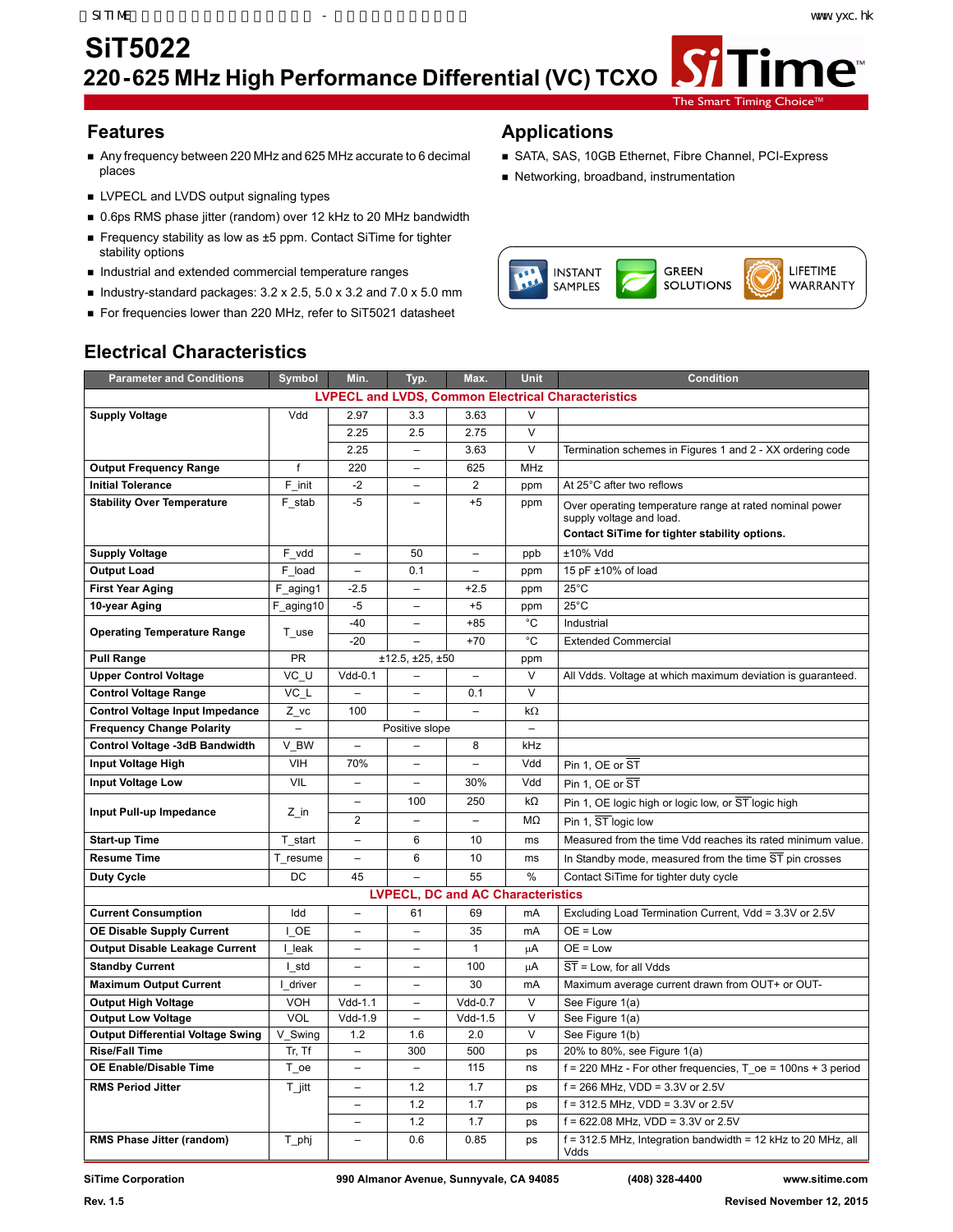「ime™

The Smart Timing Choid

## **Electrical Characteristics (continued)**

| <b>Parameter and Conditions</b>        | Symbol      | Min.                     | Typ.                     | Max.  | <b>Unit</b> | <b>Condition</b>                                                   |  |
|----------------------------------------|-------------|--------------------------|--------------------------|-------|-------------|--------------------------------------------------------------------|--|
| <b>LVDS, DC and AC Characteristics</b> |             |                          |                          |       |             |                                                                    |  |
| <b>Current Consumption</b>             | Idd         |                          | 47                       | 55    | mA          | Excluding Load Termination Current, Vdd = 3.3V or 2.5V             |  |
| <b>OE Disable Supply Current</b>       | I OE        | -                        | $\overline{\phantom{0}}$ | 35    | mA          | $OE = Low$                                                         |  |
| <b>Differential Output Voltage</b>     | <b>VOD</b>  | 250                      | 350                      | 450   | mV          | See Figure 2                                                       |  |
| <b>Output Disable Leakage Current</b>  | leak        | -                        | $\overline{\phantom{0}}$ |       | μA          | $OE = Low$                                                         |  |
| <b>Standby Current</b>                 | l std       |                          |                          | 100   | uΑ          | $\overline{ST}$ = Low, for all Vdds                                |  |
| <b>VOD Magnitude Change</b>            | <b>AVOD</b> | $\overline{\phantom{0}}$ | $\overline{\phantom{0}}$ | 50    | mV          | See Figure 2                                                       |  |
| <b>Offset Voltage</b>                  | <b>VOS</b>  | 1.125                    | 1.2                      | 1.375 | V           | See Figure 2                                                       |  |
| VOS Magnitude Change                   | <b>AVOS</b> | $\qquad \qquad$          |                          | 50    | mV          | See Figure 2                                                       |  |
| <b>Rise/Fall Time</b>                  | Tr, Tf      | -                        | 495                      | 600   | ps          | 20% to 80%, see Figure 2                                           |  |
| OE Enable/Disable Time                 | T oe        |                          |                          | 115   | ns          | $f = 220$ MHz - For other frequencies, T $oe = 100$ ns + 3 period  |  |
| <b>RMS Period Jitter</b>               | T jitt      | -                        | 1.4                      | 1.7   | ps          | f = 266 MHz, VDD = 3.3V or 2.5V                                    |  |
|                                        |             |                          | 1.4                      | 1.7   | ps          | f = 312.5 MHz, VDD = 3.3V or 2.5V                                  |  |
|                                        |             | -                        | 1.2                      | 1.7   | ps          | f = 622.08 MHz, VDD = 3.3V or 2.5V                                 |  |
| RMS Phase Jitter (random)              | T phj       | -                        | 0.6                      | 0.85  | ps          | = 312.5 MHz, Integration bandwidth = 12 kHz to 20 MHz, all<br>Vdds |  |

## **Pin Description**

| <b>Pin</b>     | <b>Map</b> |               | <b>Functionality</b>                                                                                    |                                                                  |
|----------------|------------|---------------|---------------------------------------------------------------------------------------------------------|------------------------------------------------------------------|
|                |            | V Control     | Voltage control                                                                                         | <b>Top View</b>                                                  |
|                | VC/OE/ST   | Output Enable | H or Open: specified frequency output<br>L: output is high impedance                                    | VC/OE/ST[7]<br>6 VDD                                             |
|                |            | Standby       | H or Open: specified frequency output<br>L: Device goes to sleep mode. Supply current reduces to I std. |                                                                  |
| $\mathfrak{p}$ | NC.        | <b>NA</b>     | No Connect; Leave it floating or connect to GND for better heat dissipation                             | $\begin{bmatrix} 5 \\ 0 \end{bmatrix}$ OUT-<br>NC <sub>1</sub> 2 |
| 3              | <b>GND</b> | Power         | <b>VDD Power Supply Ground</b>                                                                          |                                                                  |
| 4              | OUT+       | Output        | Oscillator output                                                                                       | $\frac{1}{2}$ 4 OUT+<br>$GND$ : $3$                              |
| 5              | OUT-       | Output        | Complementary oscillator output                                                                         |                                                                  |
| 6              | VDD.       | Power         | Power supply voltage                                                                                    |                                                                  |

## **Absolute Maximum**

Attempted operation outside the absolute maximum ratings may cause permanent damage to the part. Actual performance of the IC is only guaranteed within the operational specifications, not at absolute maximum ratings.

| Parameter                                                            | Min.   | Max. | <b>Unit</b> |
|----------------------------------------------------------------------|--------|------|-------------|
| <b>Storage Temperature</b>                                           | $-65$  | 150  | $\sim$      |
| <b>VDD</b>                                                           | $-0.5$ |      |             |
| Electrostatic Discharge (HBM)                                        |        | 2000 |             |
| Soldering Temperature (follow standard Pb free soldering guidelines) | -      | 260  | $\sim$      |

## **Thermal Consideration**

| Package     | $\theta$ JA, 4 Layer Board<br>$(^{\circ}C/W)$ | $\theta$ JC, Bottom<br>$(^{\circ}C/W)$ |
|-------------|-----------------------------------------------|----------------------------------------|
| 7050, 6-pin | 142                                           | 27                                     |
| 5032, 6-pin |                                               | 20                                     |
| 3225, 6-pin | 109                                           | 20                                     |

## **Environmental Compliance**

| <b>Parameter</b>                  | <b>Condition/Test Method</b> |
|-----------------------------------|------------------------------|
| <b>Mechanical Shock</b>           | MIL-STD-883F, Method 2002    |
| <b>Mechanical Vibration</b>       | MIL-STD-883F, Method 2007    |
| <b>Temperature Cycle</b>          | JESD22, Method A104          |
| Solderability                     | MIL-STD-883F, Method 2003    |
| <b>Moisture Sensitivity Level</b> | MSL1 @ 260°C                 |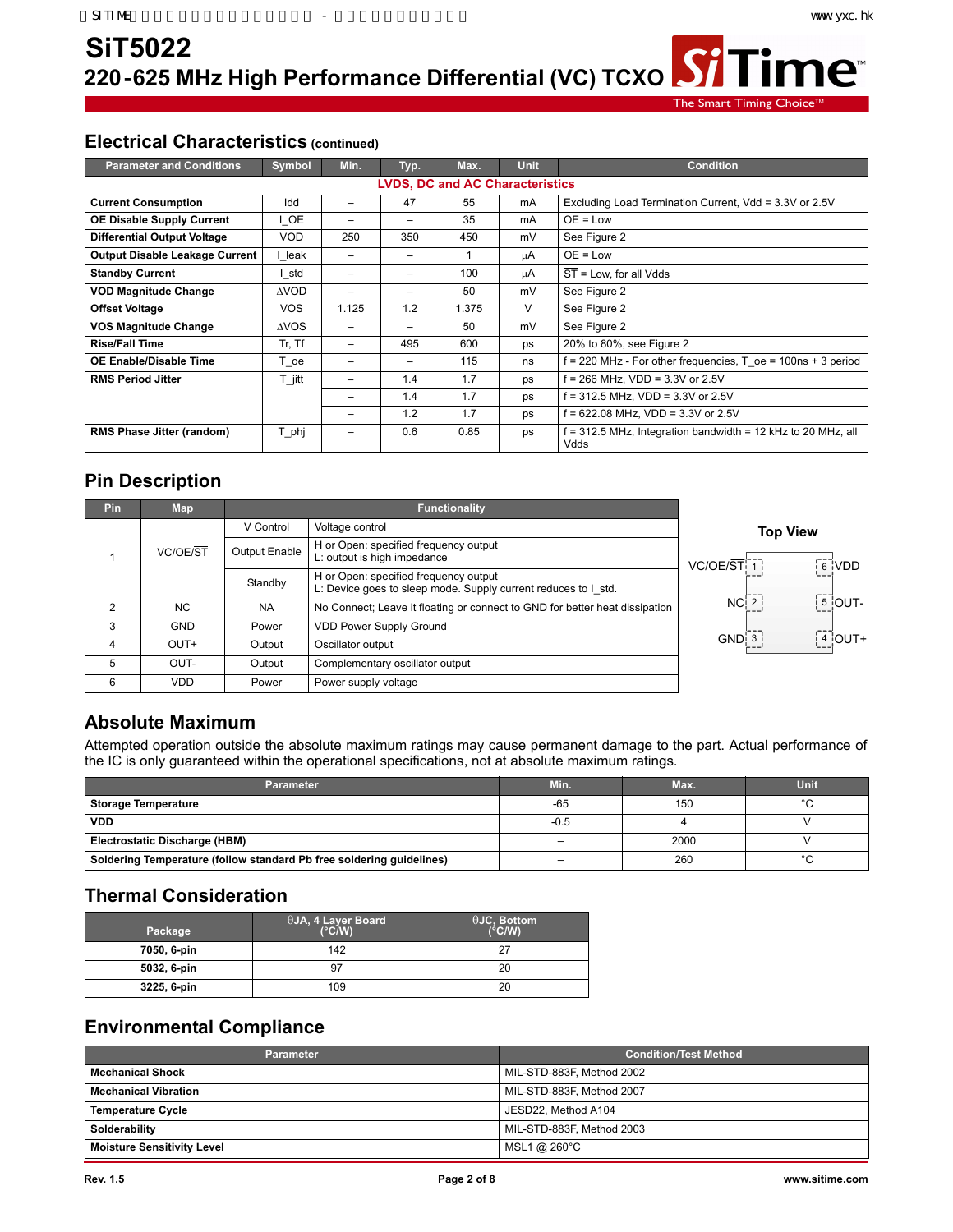**ne™** 

The Smart Timing

## **Waveform Diagrams**



**Figure 1(a). LVPECL Voltage Levels per Differential Pin (OUT+/OUT-)**



**Figure 1(b). LVPECL Voltage Levels Across Differential Pair**



**Figure 2. LVDS Voltage Levels per Differential Pin (OUT+/OUT-)**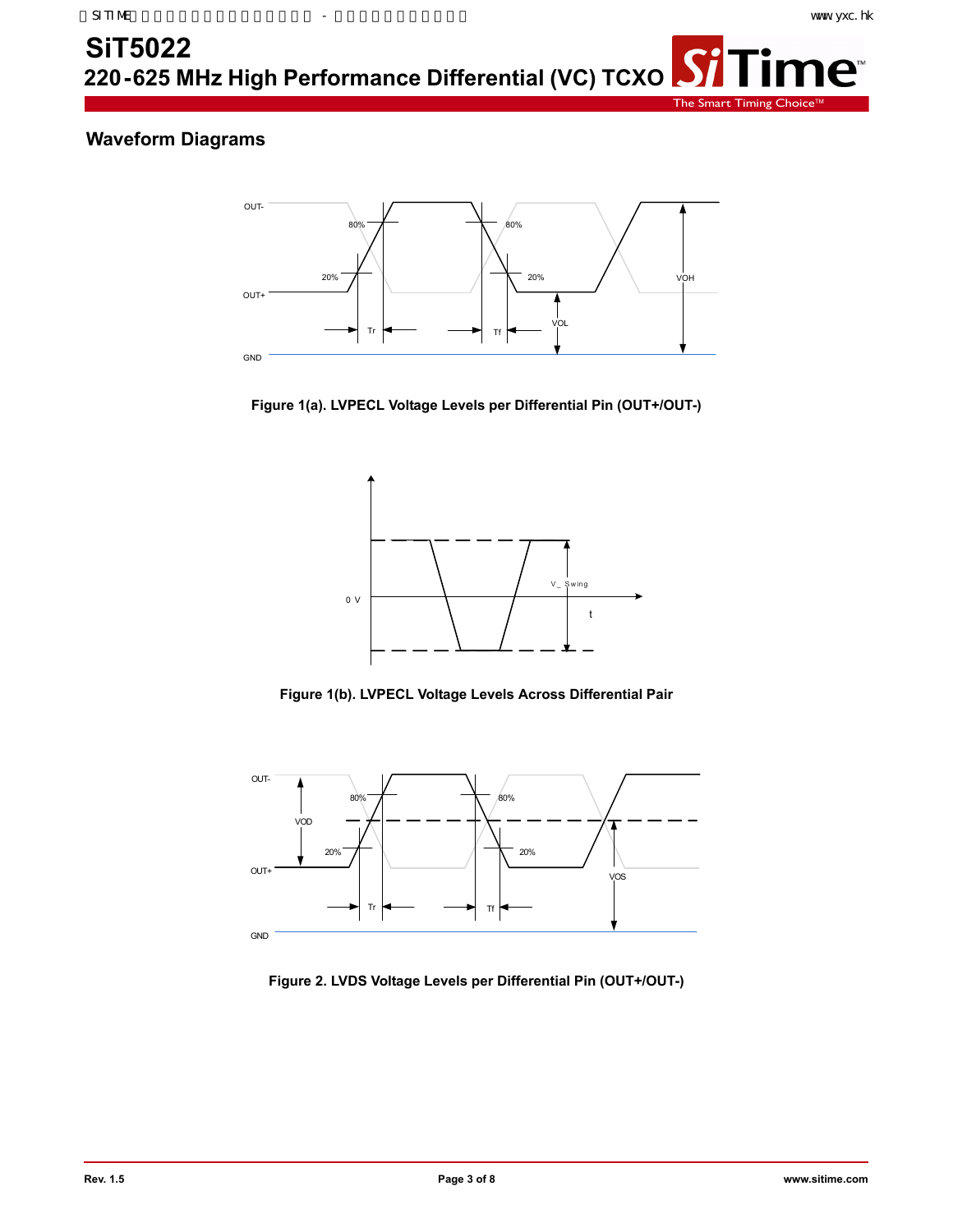**ne™** 

**SiT5022**

**220-625 MHz High Performance Differential (VC) TCXO**

The Smart Timing

Si

## **Termination Diagrams**

### **LVPECL:**



### **Figure 3. LVPECL Typical Termination**



**Figure 4. LVPECL AC Coupled Termination**



**Figure 5. LVPECL with Thevenin Typical Termination**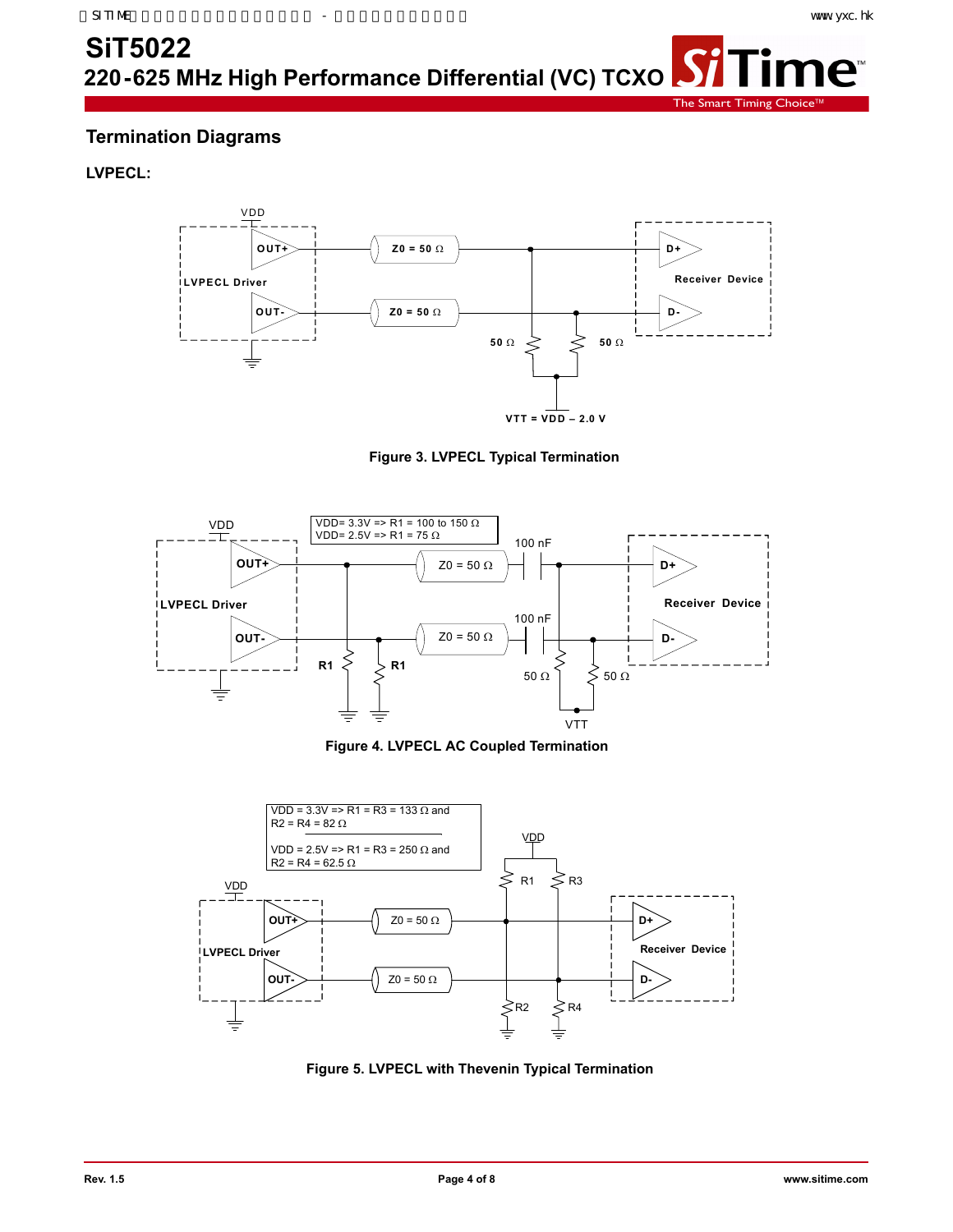The Smart Timing Choic

### <span id="page-4-0"></span>**SiT5022** 「ime™  $\boldsymbol{S}$ **220-625 MHz High Performance Differential (VC) TCXO**

**LVDS:**



**Figure 6. LVDS Single Termination (Load Terminated)**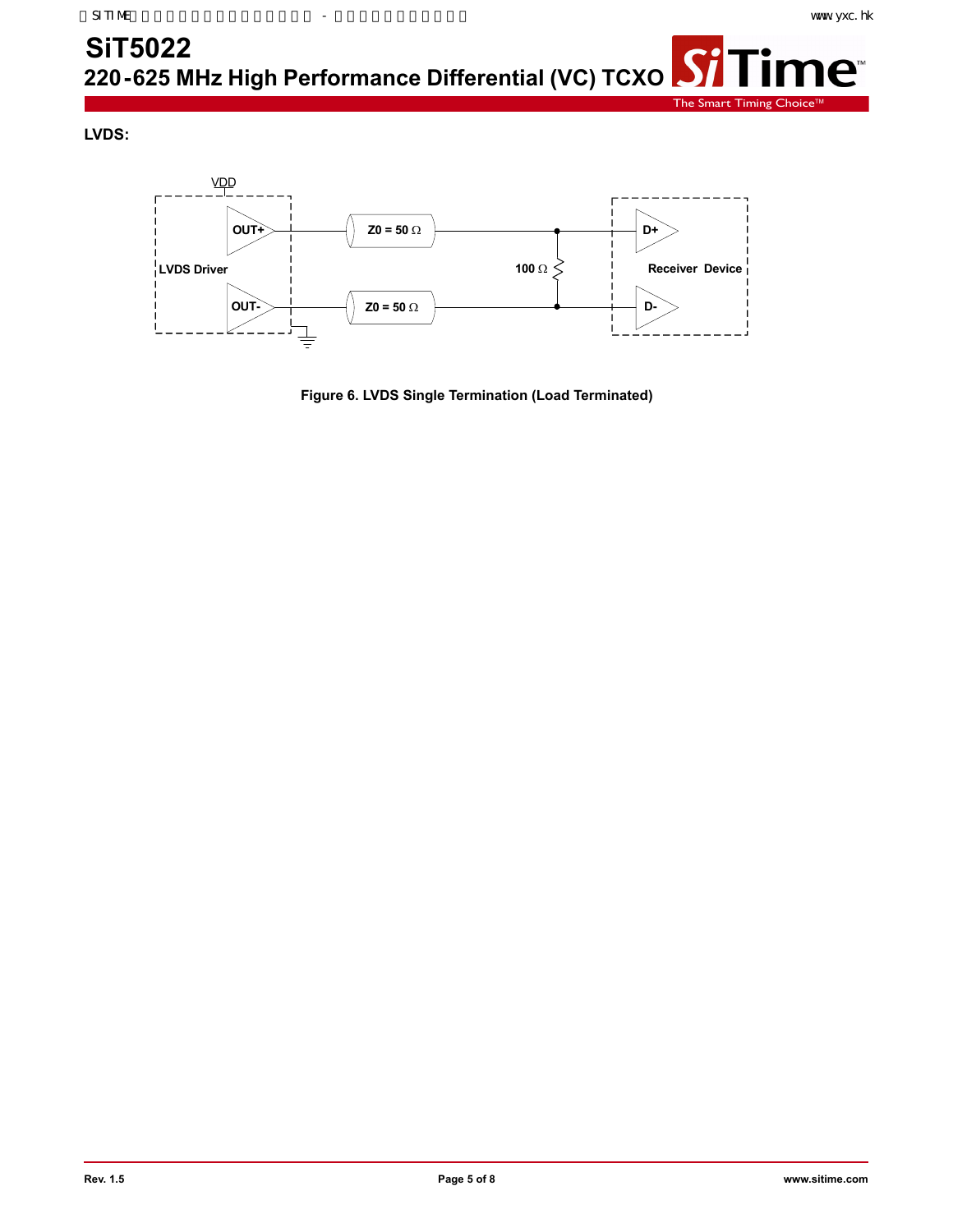**ne™** 

The Smart Timing

**Si** 

## <span id="page-5-0"></span>**Dimensions and Patterns**



**Notes:** 

1. Top Marking: Y denotes manufacturing origin and XXXX denotes manufacturing lot number. The value of "Y" will depend on the assembly location of the device. 2. A capacitor of value  $0.1 \mu$ F between Vdd and GND is recommended.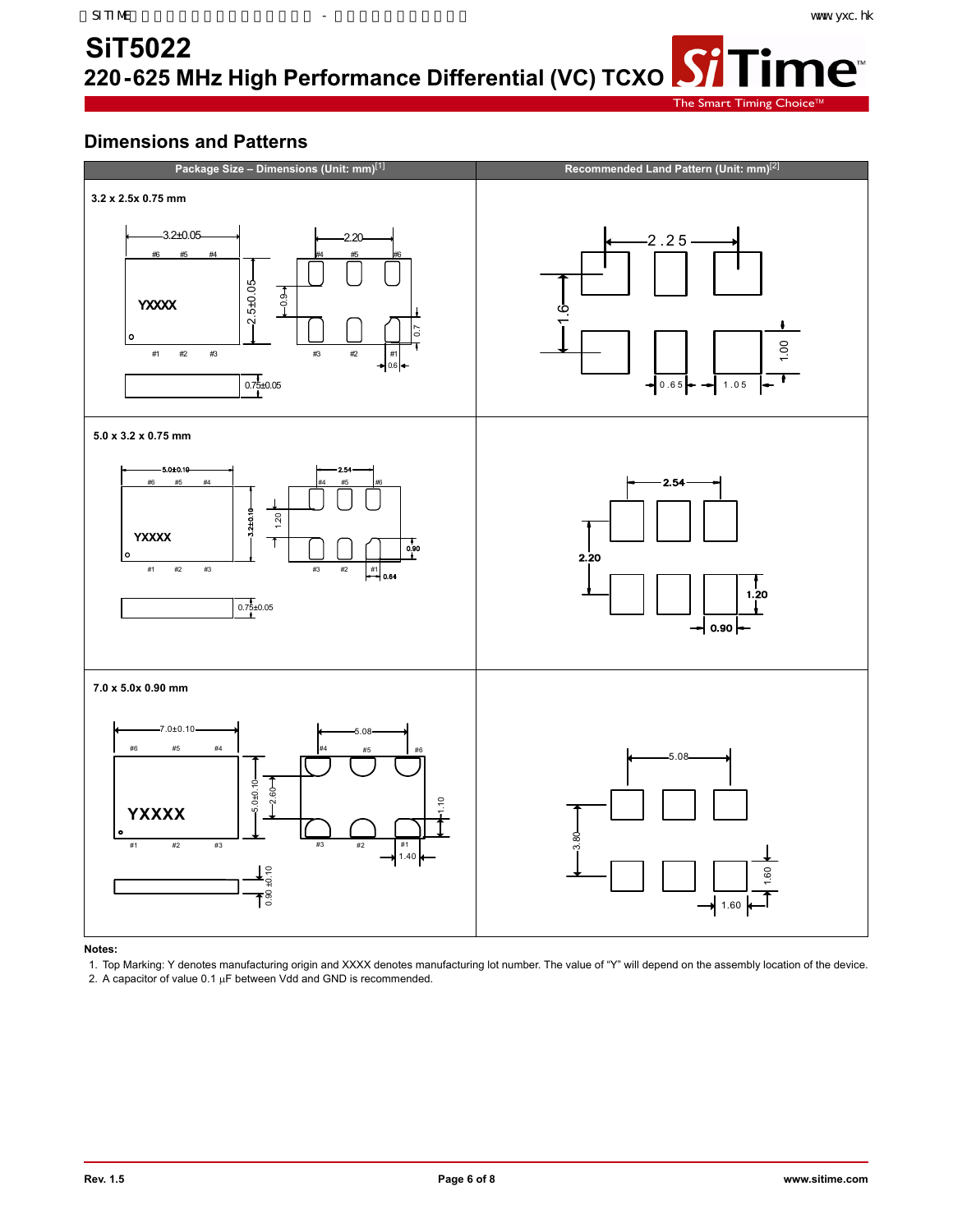me<sup>®</sup>

The Smart Timing

## **Ordering Information**



### **Note:**

6. Contact SiTime for tighter stability options.

## **Frequencies Not Supported**

| Range 1: From 251.000001 MHz to 263.999999 MHz |
|------------------------------------------------|
| Range 2: From 314.000001 MHz to 422.999999 MHz |
| Range 3: From 502.000001 MHz to 527.999999 MHz |

### **Ordering Codes for Supported Tape & Reel Packing Method**

| <b>Device Size</b>  | 12 mm T&R (3ku) | 12 mm T&R (1ku)          | 12 mm T&R (250u) | 16 mm T&R (3ku) | 16 mm T&R (1ku) | 16 mm T&R (250u) |
|---------------------|-----------------|--------------------------|------------------|-----------------|-----------------|------------------|
| $7.0 \times 5.0$ mm | -               | $\overline{\phantom{0}}$ | -                |                 |                 |                  |
| $5.0 \times 3.2$ mm |                 |                          |                  |                 | -               | -                |
| $3.2 \times 2.5$ mm |                 |                          |                  | -               | -               | -                |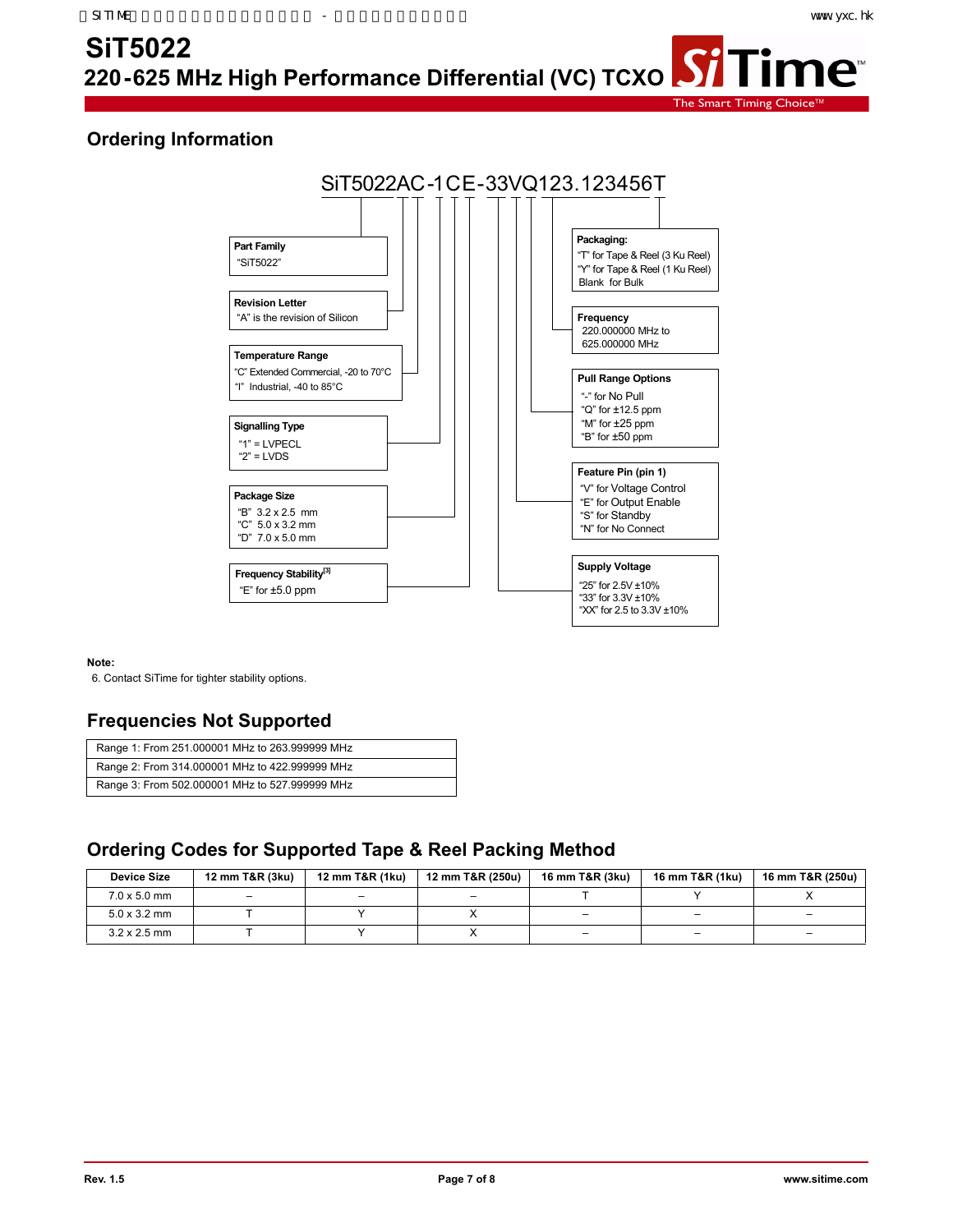ïme™

**220-625 MHz High Performance Differential (VC) TCXO SiT5022**

The Smart Timing Choic

### **Additional Information**

| <b>Document</b>                         | <b>Description</b>                                                                                                | <b>Download Link</b>                                                                              |
|-----------------------------------------|-------------------------------------------------------------------------------------------------------------------|---------------------------------------------------------------------------------------------------|
| <b>Manufacturing</b><br><b>Notes</b>    | Tape & Reel dimension, reflow  <br>profile and other manufacturing<br>related info                                | http://www.sitime.com/component/docman/doc_download/85-manufacturing-notes-for-sitime-oscillators |
| <b>Qualification</b><br><b>Reports</b>  | RoHS report, reliability reports,<br>composition reports                                                          | http://www.sitime.com/support/quality-and-reliability                                             |
| Performance<br><b>Reports</b>           | Additional performance data<br>such as phase noise, current<br>consumption and jitter for<br>selected frequencies | http://www.sitime.com/support/performance-measurement-report                                      |
| <b>Termination</b><br><b>Techniques</b> | Termination design<br>recommendations                                                                             | http://www.sitime.com/support/application-notes                                                   |
| <b>Layout Techniques</b>                | Layout recommendations                                                                                            | http://www.sitime.com/support/application-notes                                                   |

## **Revision History**

| Version | <b>Release Date</b> | <b>Change Summary</b>                                                                                                                        |
|---------|---------------------|----------------------------------------------------------------------------------------------------------------------------------------------|
| 1.2     | 8/20/13             | Original                                                                                                                                     |
| 1.3     | 12/16/13            | Added input specifications, LVPECL/LVDS waveforms, packaging T&R options                                                                     |
| 1.4     | 12/11/14            | Modified Thermal Consideration values and Pin Configuration table (pin 1) and drawing                                                        |
| 1.5     | 11/12/15            | Revised stability over temperature and first year aging values in the electrical characteristics table<br>Revised frequency stability option |

© SiTime Corporation 2015. The information contained herein is subject to change at any time without notice. SiTime assumes no responsibility or liability for any loss, damage or defect of a Product which is caused in whole or in part by (i) use of any circuitry other than circuitry embodied in a SiTime product, (ii) misuse or abuse including static discharge, neglect or accident, (iii)<br>unauthorized modificati installation, storage, handling, warehousing or transportation, or (v) being subjected to unusual physical, thermal, or electrical stress.

**Disclaimer:** SiTime makes no warranty of any kind, express or implied, with regard to this material, and specifically disclaims any and all express or implied warranties, either in fact or by operation of law, statutory or otherwise, including the implied warranties of merchantability and fitness for use or a particular purpose, and any implied warranty arising from course of dealing or<br>usage of trade, as well or at stake. All sales are made conditioned upon compliance with the critical uses policy set forth below.

#### CRITICAL USE EXCLUSION POLICY

BUYER AGREES NOT TO USE SITIME'S PRODUCTS FOR ANY APPLICATION OR IN ANY COMPONENTS USED IN LIFE SUPPORT DEVICES OR TO OPERATE NUCLEAR FACILITIES OR FOR USE IN OTHER MISSION-CRITICAL APPLICATIONS OR COMPONENTS WHERE HUMAN LIFE OR PROPERTY MAY BE AT STAKE.

SiTime owns all rights, title and interest to the intellectual property related to SiTime's products, including any software, firmware, copyright, patent, or trademark. The sale of SiTime products<br>does not convey or imply prohibited.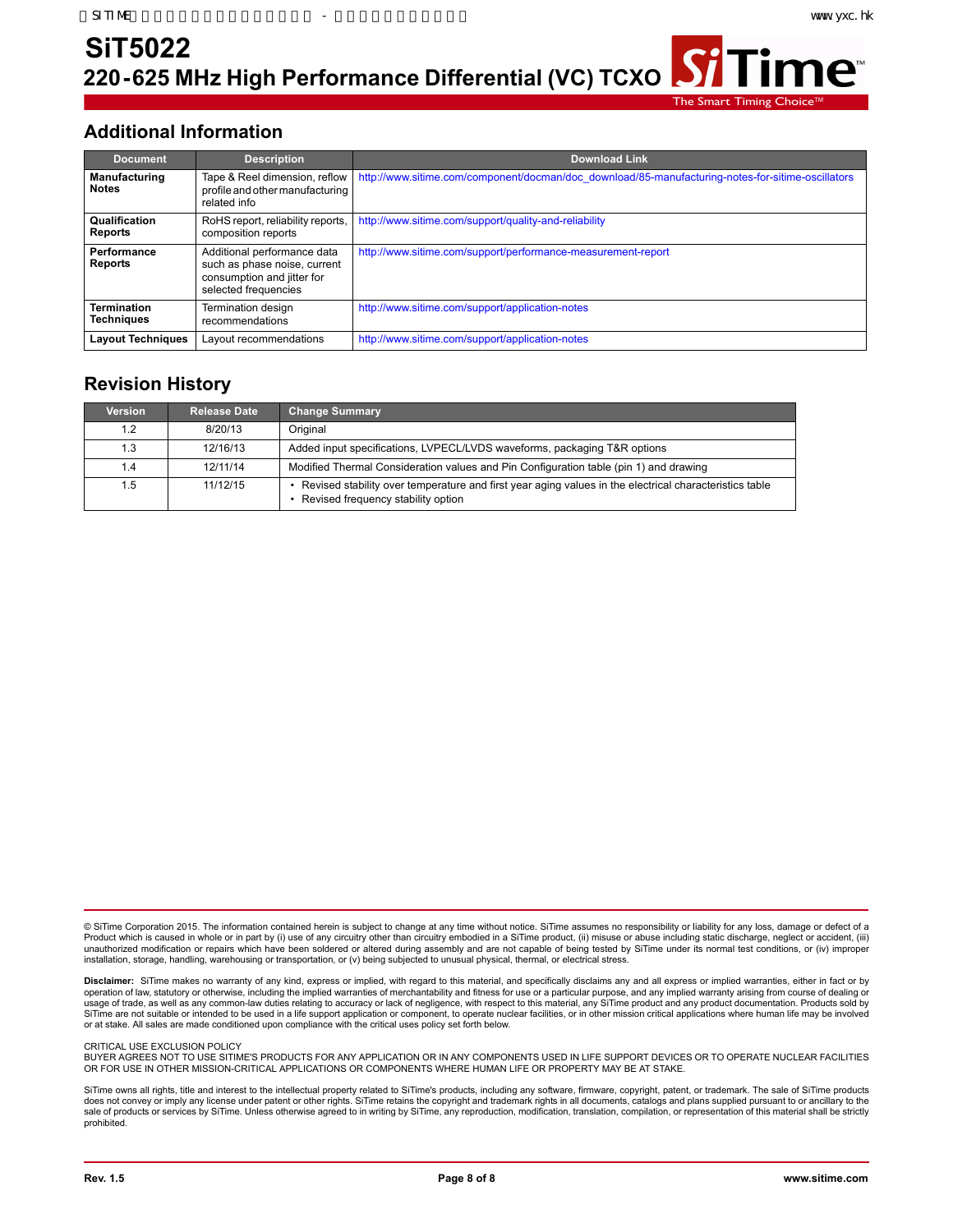

## **Supplemental Information**

The Supplemental Information section is not part of the datasheet and is for informational purposes only.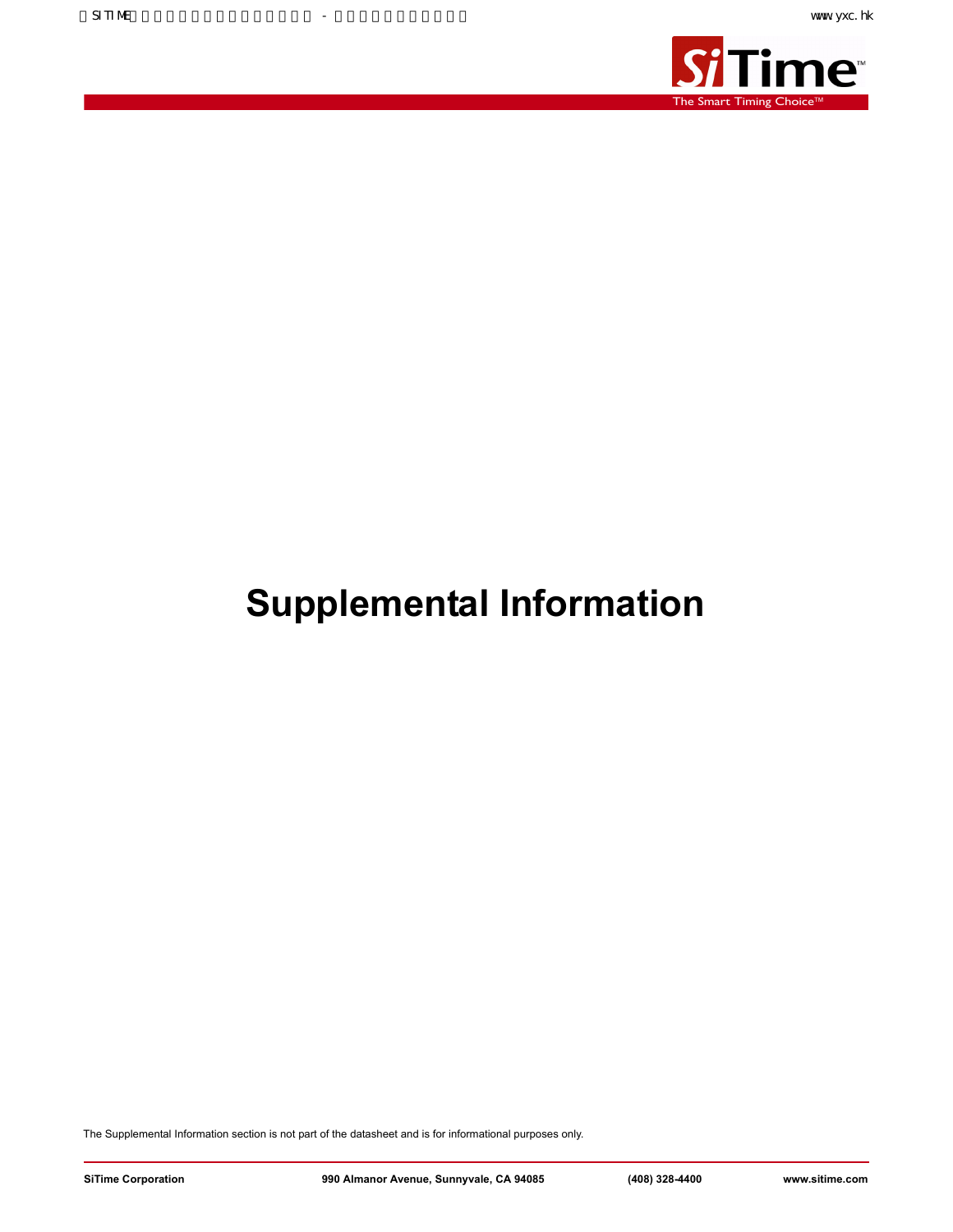

# **Silicon MEMS Outperforms Quartz**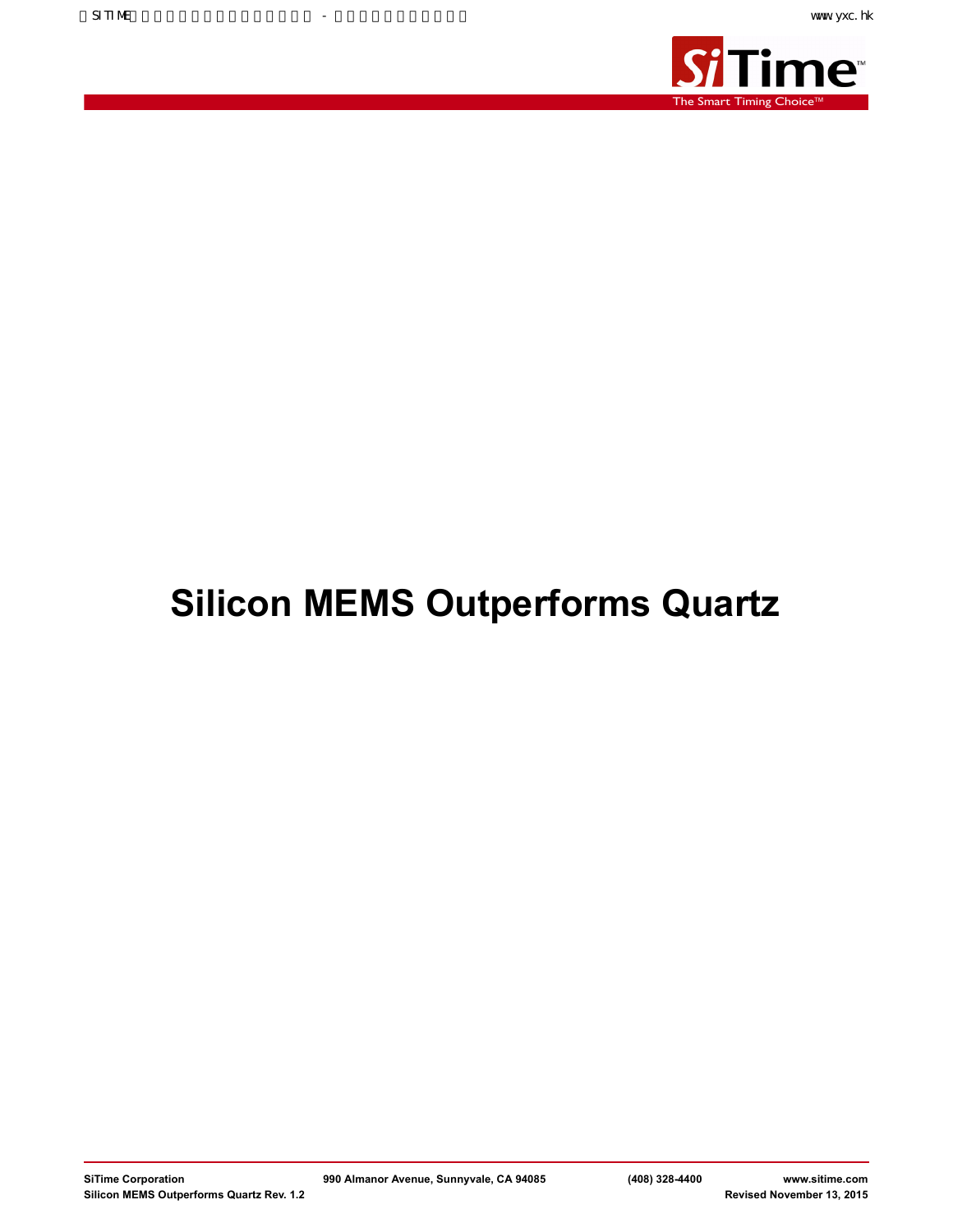## **Silicon MEMS Outperforms Quartz**



### **Best Reliability**

Silicon is inherently more reliable than quartz. Unlike quartz suppliers, SiTime has in-house MEMS and analog CMOS expertise, which allows SiTime to develop the most reliable products. Figure 1 shows a comparison with quartz technology.

### **Why is SiTime Best in Class:**

- SiTime's MEMS resonators are vacuum sealed using an advanced EpiSeal™ process, which eliminates foreign particles and improves long term aging and reliability
- World-class MEMS and CMOS design expertise





### **Best Aging**

Unlike quartz, MEMS oscillators have excellent long term aging performance which is why every new SiTime product specifies 10-year aging. A comparison is shown in Figure 2.

### **Why is SiTime Best in Class:**

- SiTime's MEMS resonators are vacuum sealed using an advanced EpiSeal process, which eliminates foreign particles and improves long term aging and reliability
- Inherently better immunity of electrostatically driven MEMS resonator



**Figure 2. Aging Comparison[2]**

### **Best Electro Magnetic Susceptibility (EMS)**

SiTime's oscillators in plastic packages are up to 54 times more immune to external electromagnetic fields than quartz oscillators as shown in Figure 3.

### **Why is SiTime Best in Class:**

- Internal differential architecture for best common mode noise rejection
- Electrostatically driven MEMS resonator is more immune to EMS



**Figure 3. Electro Magnetic Susceptibility (EMS)[3]**

### **Best Power Supply Noise Rejection**

SiTime's MEMS oscillators are more resilient against noise on the power supply. A comparison is shown in Figure 4.

### **Why is SiTime Best in Class:**

- On-chip regulators and internal differential architecture for common mode noise rejection
- Best analog CMOS design expertise



**Figure 4. Power Supply Noise Rejection[4]**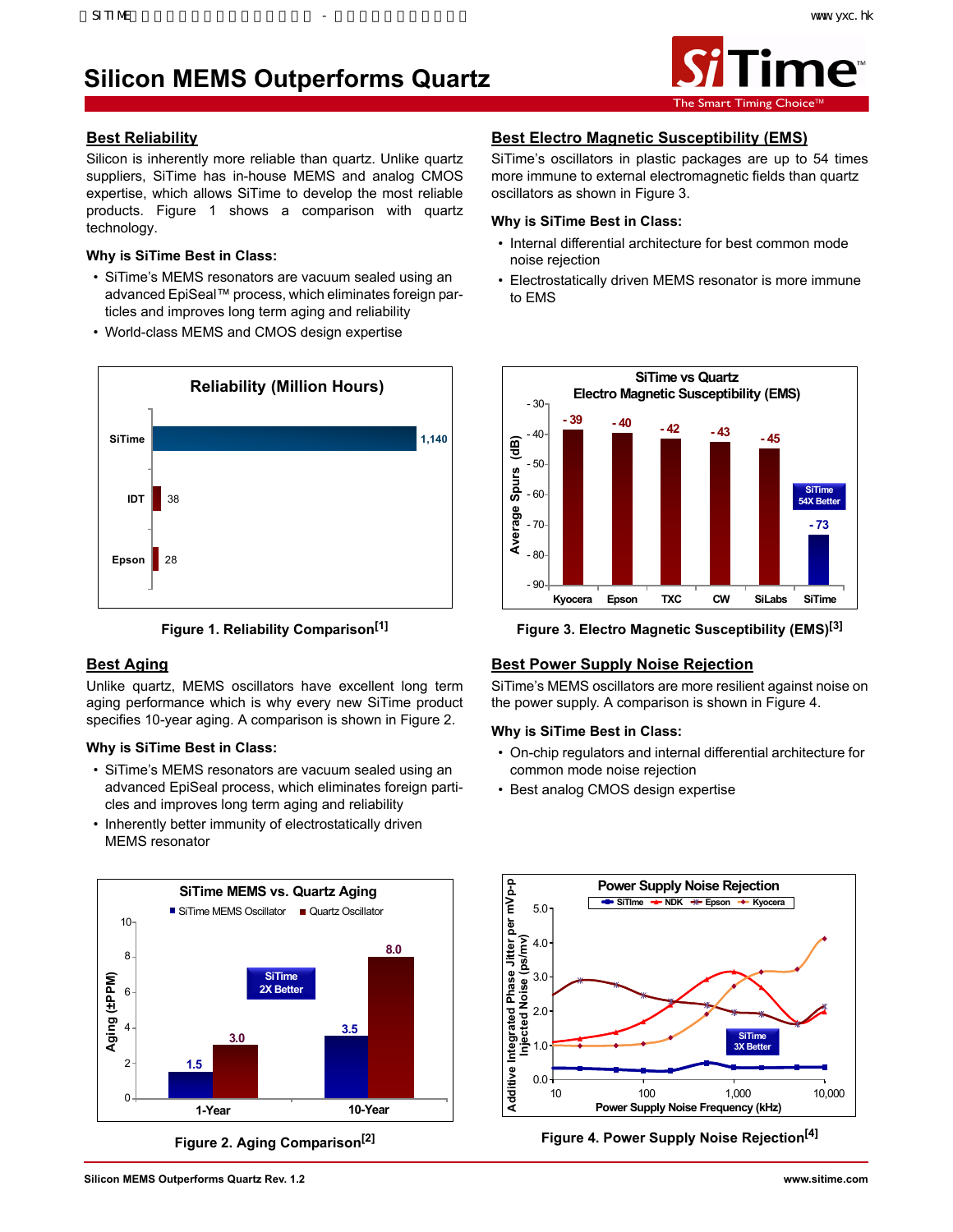## **Silicon MEMS Outperforms Quartz**



### **Best Vibration Robustness**

High-vibration environments are all around us. All electronics, from handheld devices to enterprise servers and storage systems are subject to vibration. Figure 5 shows a comparison of vibration robustness.

### **Why is SiTime Best in Class:**

- The moving mass of SiTime's MEMS resonators is up to 3000 times smaller than quartz
- Center-anchored MEMS resonator is the most robust design



**Figure 5. Vibration Robustness[5]**

### **Notes:**

- 1. Data Source: Reliability documents of named companies.
- 2. Data source: SiTime and quartz oscillator devices datasheets.
- 3. Test conditions for Electro Magnetic Susceptibility (EMS):
	- According to IEC EN61000-4.3 (Electromagnetic compatibility standard)
	- Field strength: 3V/m
	- Radiated signal modulation: AM 1 kHz at 80% depth
	- Carrier frequency scan: 80 MHz 1 GHz in 1% steps
	- Antenna polarization: Vertical
	- DUT position: Center aligned to antenna

### **Devices used in this test:**

SiTime, SiT9120AC-1D2-33E156.250000 - MEMS based - 156.25 MHz Epson, EG-2102CA 156.2500M-PHPAL3 - SAW based - 156.25 MHz TXC, BB-156.250MBE-T - 3rd Overtone quartz based - 156.25 MHz Kyocera, KC7050T156.250P30E00 - SAW based - 156.25 MHz Connor Winfield (CW), P123-156.25M - 3rd overtone quartz based - 156.25 MHz SiLabs, Si590AB-BDG - 3rd overtone quartz based - 156.25 MHz

### 4. 50 mV pk-pk Sinusoidal voltage.

**Devices used in this test:** SiTime, SiT8208AI-33-33E-25.000000, MEMS based - 25 MHz NDK, NZ2523SB-25.6M - quartz based - 25.6 MHz Kyocera, KC2016B25M0C1GE00 - quartz based - 25 MHz Epson, SG-310SCF-25M0-MB3 - quartz based - 25 MHz

- 5. **Devices used in this test:** same as EMS test stated in Note 3.
- 6. Test conditions for shock test:
- MIL-STD-883F Method 2002
- Condition A: half sine wave shock pulse, 500-g, 1ms
- Continuous frequency measurement in 100 μs gate time for 10 seconds
- **Devices used in this test:** same as EMS test stated in Note 3

7. Additional data, including setup and detailed results, is available upon request to qualified customers. Please contact productsupport@sitime.com.

### **Best Shock Robustness**

SiTime's oscillators can withstand at least 50,000 *g* shock. They all maintain their electrical performance in operation during shock events. A comparison with quartz devices is shown in Figure 6.

### **Why is SiTime Best in Class:**

- The moving mass of SiTime's MEMS resonators is up to 3000 times smaller than quartz
- Center-anchored MEMS resonator is the most robust design



**Figure 6. Shock Robustness[6]**